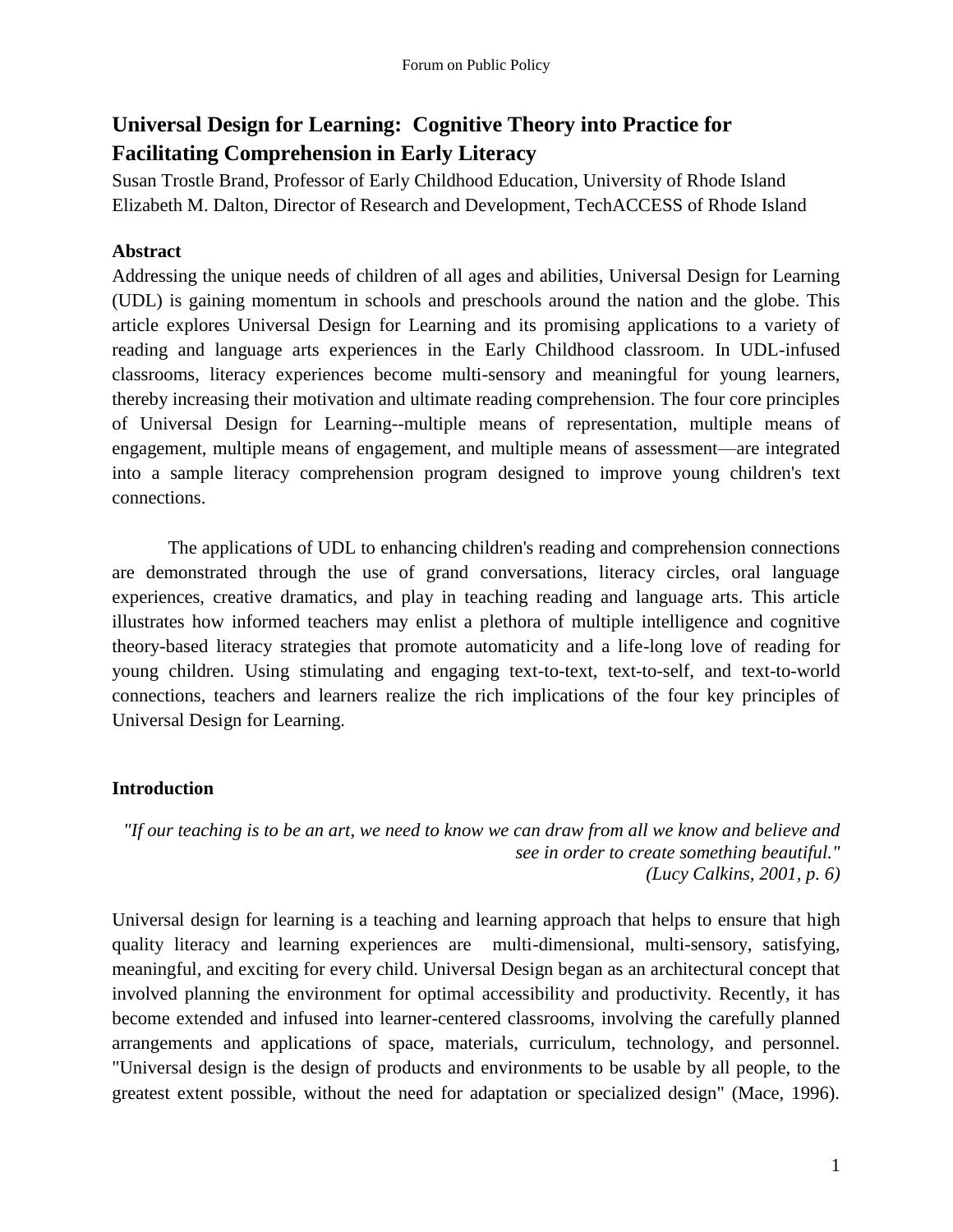Universal Design for Learning (UDL) encourages the "design of instructional materials and activities that allows learning goals to be attainable by individuals with wide differences in their abilities to see, hear, speak, move, read, write, understand English, attend, organize, engage, and remember without having to adapt the curriculum repeatedly to meet special needs (Orkwis, 1999).

Universal Design for Learning involves the integration of initiatives.

"The concept of UDL is the intersection where all of our initiatives—integrated units, multi-sensory teaching, multiple intelligences, differentiated instruction, use of computers in schools, performance-based assessment, and others—come together" (Palley, 2001).

Therefore, UDL is a method of teaching and learning that encompasses a wide variety of content areas while it is also simultaneously customized to meet the needs of all individuals. Founded in 1984 as the Center for Applied Special Technology CAST developed Universal Design for Learning as a means of expanding learning opportunities for all students. CAST is a nonprofit research and development organization that works to expand learning opportunities for all individuals, especially those with disabilities, through Universal Design for Learning. Its staff includes specialists in education research and policy, neuropsychology, clinical/school psychology, technology, engineering, curriculum development, K-12 professional development, and more.

The four Core Principles of  $CAST<sup>1</sup>$  are:

 $\overline{a}$ 

- Multiple Means of Representation (enlisting the knowledge network)
- Multiple Means of Expression (enlisting the brain's affective network)
- Multiple Means of Engagement (enlisting the brain's strategic network)
- Multiple Means of Assessment (enlisting the brain's knowledge, affective, and strategic networks)

Using the four principles of UDL, above, teachers of reading and language arts can conveniently and effectively integrate sensory-rich learning opportunities into their daily literacy teaching that enable young learners to make text connections and thereby increase their vocabulary and text comprehension. Comprehension, the ultimate goal of all reading, is facilitated by the application of Cognitive Principles (Bransford et al, 2005) Multiple Intelligence Theory (Gardner, 1983), and Universal Design for Learning (Orkwis, 1998). According to cognitive learning theory, implicit learning plays an important role in language development and reading comprehension, beginning very early in life (Bransford et al, 2005).

 $1$  (adapted and expanded by the UDL Task Force at Rhode Island College (RIC) and University of Rhode island, 2009)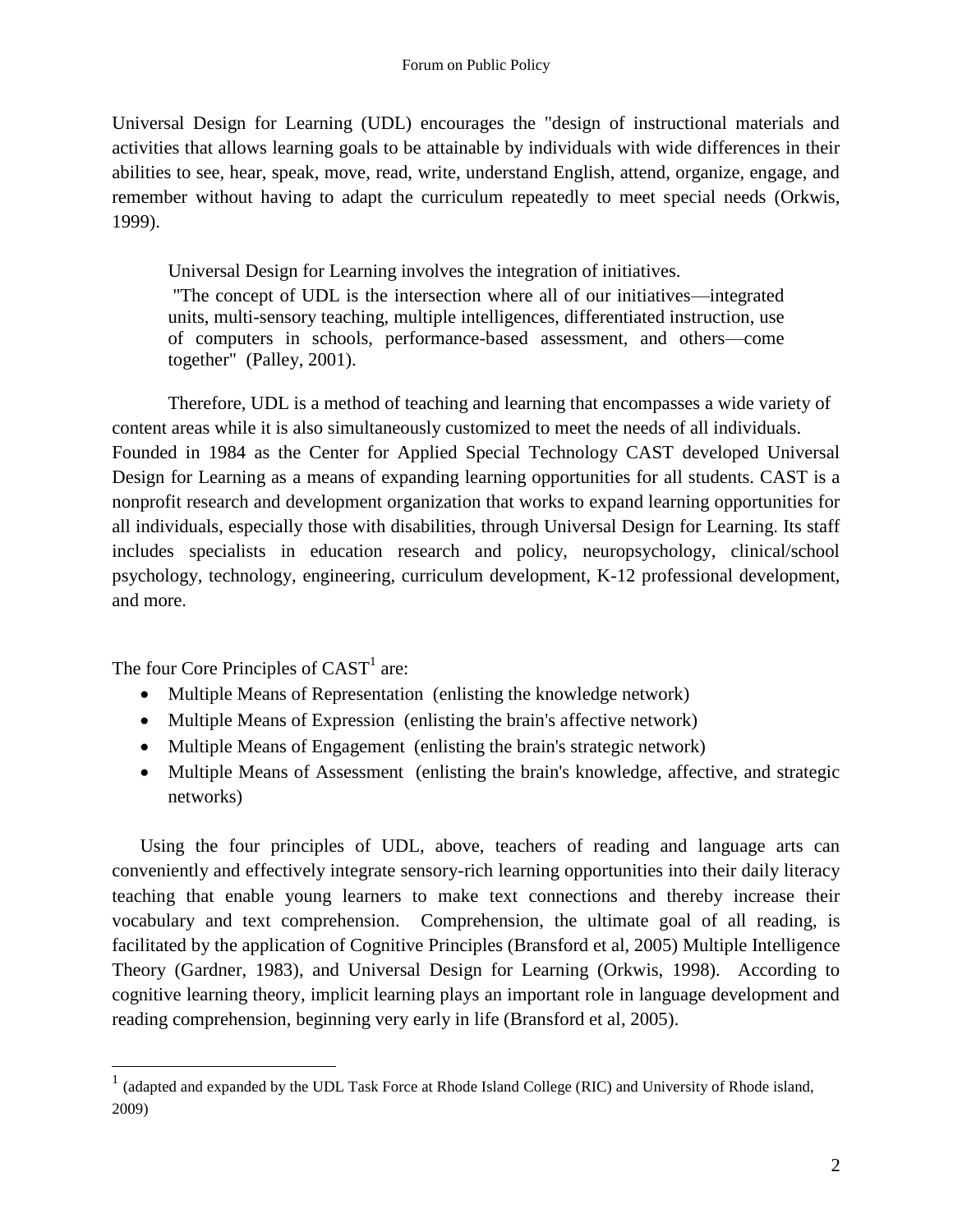Implicit learning involves indirect, automatic processes that frequently lie beyond the conscious awareness of those who process the information. Patterns and strategies learned early, such as text-to-text, text-to-self, and text-to-world reading connections, are quite literally learned for life because, with practice and experience, they are processed automatically and with high efficiency. In addition, researchers attest that the neural efficiency for certain well-practiced signals can allow for increased attention and creativity in other areas of learning (Bransford et al, 2005).

Teachers of young children who support implicit and automatic learning using Universal Design for Learning provide rich environments that provide numerous opportunities for social interaction, direct physical contact with the environment, and a changing set of objects for play and exploration. Gardner maintains that all human beings are born with a multiplicity of intelligences that, when developed by schools and society, promote the achievement of great individual accomplishments (Gardner, 1983). Literacy learning experiences that extend beyond paper, pencil, and book tasks, and that enlist learners' multiple intelligence areas, promote learners' active engagement, self-efficacy, and motivation (Rosenzweig, Bennett & Diamond, 1972).

While enlisting UDL in their reading, children elaborate on the author's message, making text connections in creative and engaging ways that are personally relevant (Tompkins, 2008). Moreover, learners extend the author's message by enlisting their schemata to make compare and contrast connections between community and world events and the texts they read. Through UDL-infused dramatizations and sensory experiences, making predictions about text content, identifying with protagonists, and using classmates' feedback in their writing and artwork to provide enough detail to allow others to make connections, children establish solid foundations for learning and comprehension.

The four tenants of Universal Design for Learning are explored below, using the framework of a literacy curriculum that is designed to enhance all children's vocabulary and text comprehension. Specifically, Text-to-Text, Text-to-Self, and Text-to-World connections are exemplified and discussed using the foundation of Universal Design for Learning.

Literacy Instruction: Past and Present: Reading is an endeavor whose ultimate goal is meaning. It is meaning—the story, the information and the ideas—that make children want to read (Neuman & Roskos, 2005a). Developing meaning is closely related to children's prior knowledge, their interaction with related sensory experiences and materials, with their learning to read at their own pace, and in the way they learn best (Fields, Groth, and Spangler, 2008). "The goals of language and literacy are for children to expand their ability to communicate through speaking, listening, reading, and writing and to develop the ability and disposition to acquire knowledge through reading (BredeKamp & Copple, 1997). Social situations and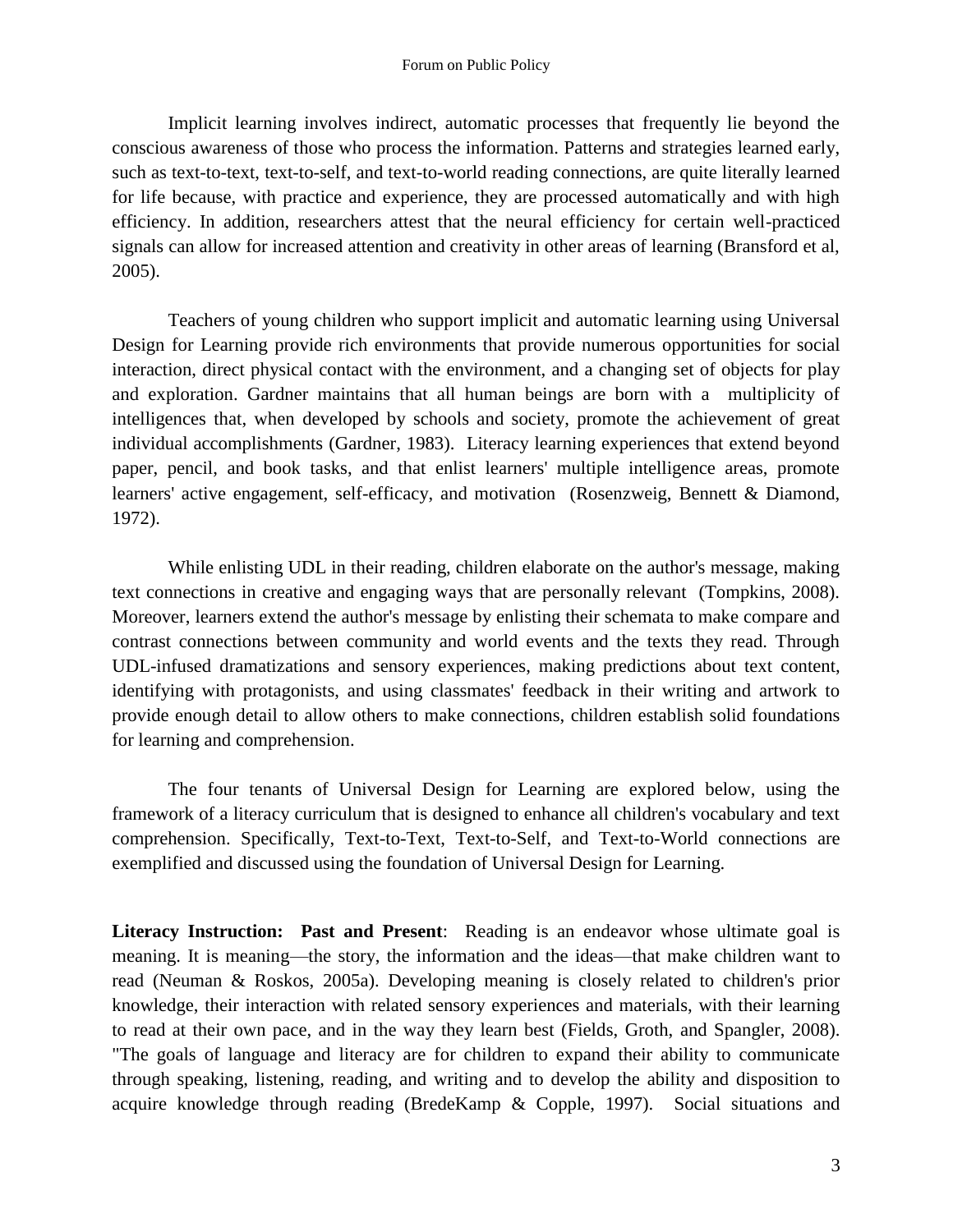meaningful contexts play a major role in children's acquisition of reading skills and in their making meaning from reading.

However, with the 2001 passing and implementation of the No Child Left Behind Act, views on teaching and learning changed dramatically. Reading was viewed in a new light—one that involved the acquisition of discrete skills and sub-skills. Phonemic awareness, phonics, vocabulary, fluency, and comprehension were viewed as necessary and separate skills to acquire in order to become a skilled reader. In the Early Reading First program, which was implemented as a No Child Left Behind grant program for "at risk" preschool children, the alphabet, phonological awareness, print awareness, and oral language were taught using a set of prescribed and pre-packaged lessons and materials. Against their better judgment, many teachers now must teach reading primarily as a separate subject. Teachers have little time and support to integrate reading into social studies, science, math, or the expressive arts. With the increased emphasis on accountability, teachers are training students to master the material that will appear on their regularly administered standardized tests.

Inappropriate educational practices will persist as long as people remain ignorant of what is actually involved in becoming literate (Routman, 2003). Many policy makers and administrators believe that reading is about letter sounds and word recognition, overlooking the fact that reading needs to become an ingrained, pleasurable, lifelong habit that will help children become better citizens and lifelong learners. Yet, learning to read is a complex and intricate weaving of the child's background knowledge, individual interests and learning styles, physical, social, and emotional maturity, motivation, and ability to attend to the visual and oral tasks that are involved in reading. Phonics and work-recognition activities must remain only tools, or the means to an end, and not the end goals, themselves. (Mesmer & Griffith, 2005).

# **Literacy Basics**

Fields, Groth, and Spangler (2008) delineate literacy basics as the following:

- *A print-rich environment* containing labeled objects, word walls, pocket charts, classroom books and libraries, shared reading, storytelling, and reading and writing corners and supplies.
- *A rich oral language environment* containing puppetry materials, peer conversations, peer sharing time, book reports, literature circles, and oral reading opportunities.
- *Firsthand experiences of interest* featuring field trips, cooking, gardening, classroom pets, classroom plants, project learning and sharing, nature explorations, and guest speakers
- *Symbolic representation experiences* including a variety of art, dance, dramatic play, and music integration into literacy and other content areas; use of photographs, computer images, and poetry.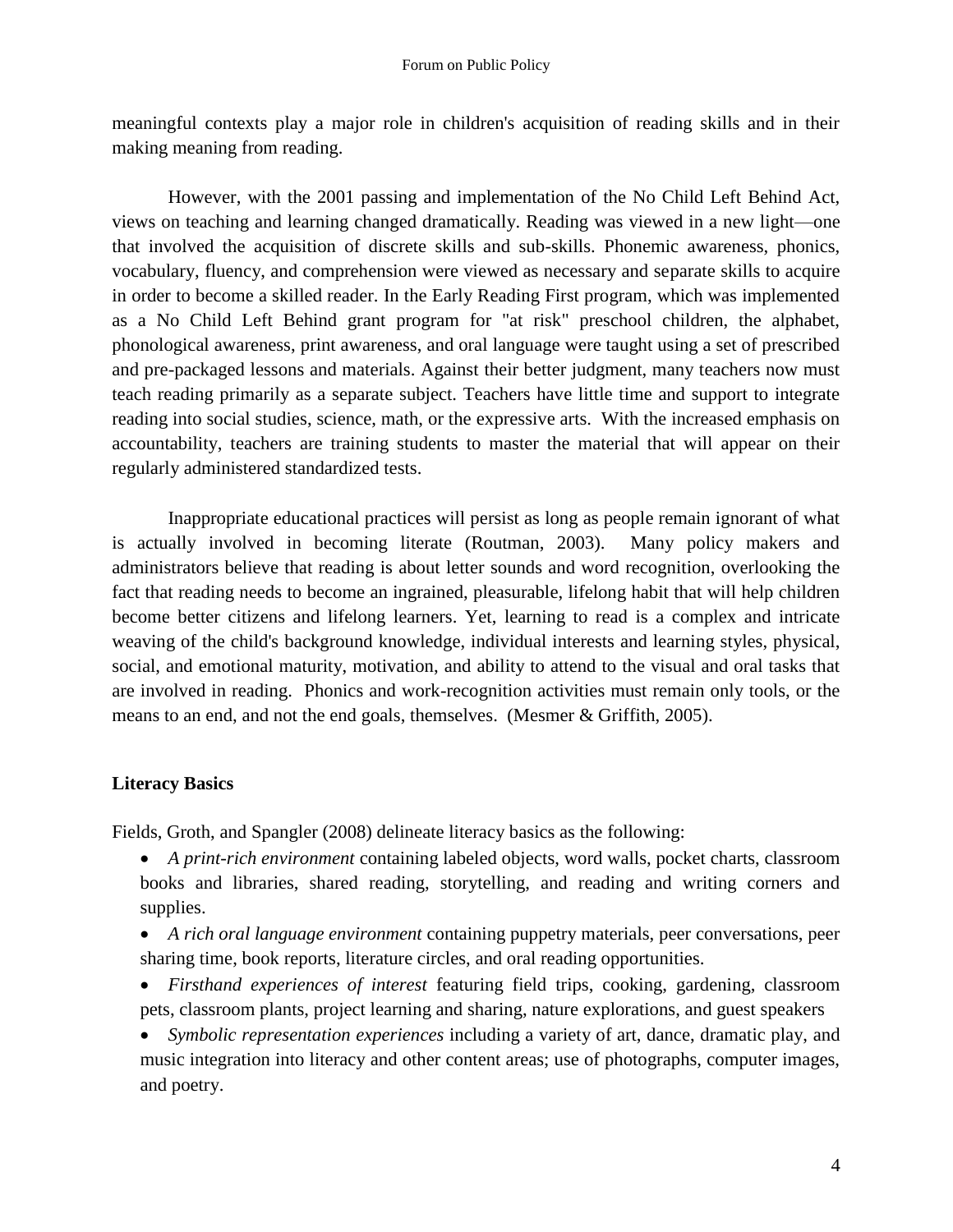*Pressure-free experimentation with writing* (independent writing) including inventive spelling, writing for a variety of purposes including imaginative, expository, and narrative, and drawing and scribbling using a variety of media such as colored pencils, crayons, liquid markers, and pens.

 *Pressure-free exploration of reading* (independent reading) including the use of books of all genres—biography, historical fiction, poetry, fiction, autobiography, mystery, and science fiction and the use of context cues, memory, and matching print to oral language, and the language experience approach.

 *Information about literacy skills* including left to right sequence, letter-sound relations, checking for meaning, and metacognition.

Children whose teachers use developmentally appropriate practice, including the universal design for learning approach and materials as illustrated above, have improved creative thinking skills, better memory skills, and a better grasp of letter and word identification. Moreover, children enrolled in programs that enlist developmentally appropriate practice, including universal design for learning, exhibit better listening skills and perform better on measures of reading comprehension. (Dunn, Beach, & Kontos, 1994; Hart et al, 1998). These children also exhibit more cooperation and more positive outlooks about themselves as learners. (Jambunathan, Burts, & Pierce, 1999).

A developmentally appropriate approach incorporating Universal Design for Learning provisions can provide an effective and meaningful approach to children's literacy learning and text comprehension. As teachers provide children with learning experiences that involve Multiple Means of Representation, Multiple Means of Engagement, and Multiple Means of Expression, they prepare children to derive enjoyment, meaning, and enduring learning from their reading. Assessment, the fourth tenant of Universal Design for Learning, is integrated seamlessly into children's experiences with Representation, Engagement and Expression, as well as implemented as a separate but flexible feature following the lesson or activity. Three main networks in the human brain are addressed by the implementation of Universal Design for Learning. The *knowledge network* is addressed when teachers implement Multiple Means of Representation; the *affective or emotions network* is addressed by the use of Multiple Means of Engagement; the *strategic network* is emphasized by using Multiple Means of Action and Expression; and all three networks are addressed by incorporating Multiple Means of Assessment.

# **Multiple Means of Representation:**

**Options for Perception**: A Universal Design for Learning approach provides *options for perception, options for language and symbols, and options for comprehension* for all learners in their literacy learning. When the literacy teacher provides options for perception, he/she displays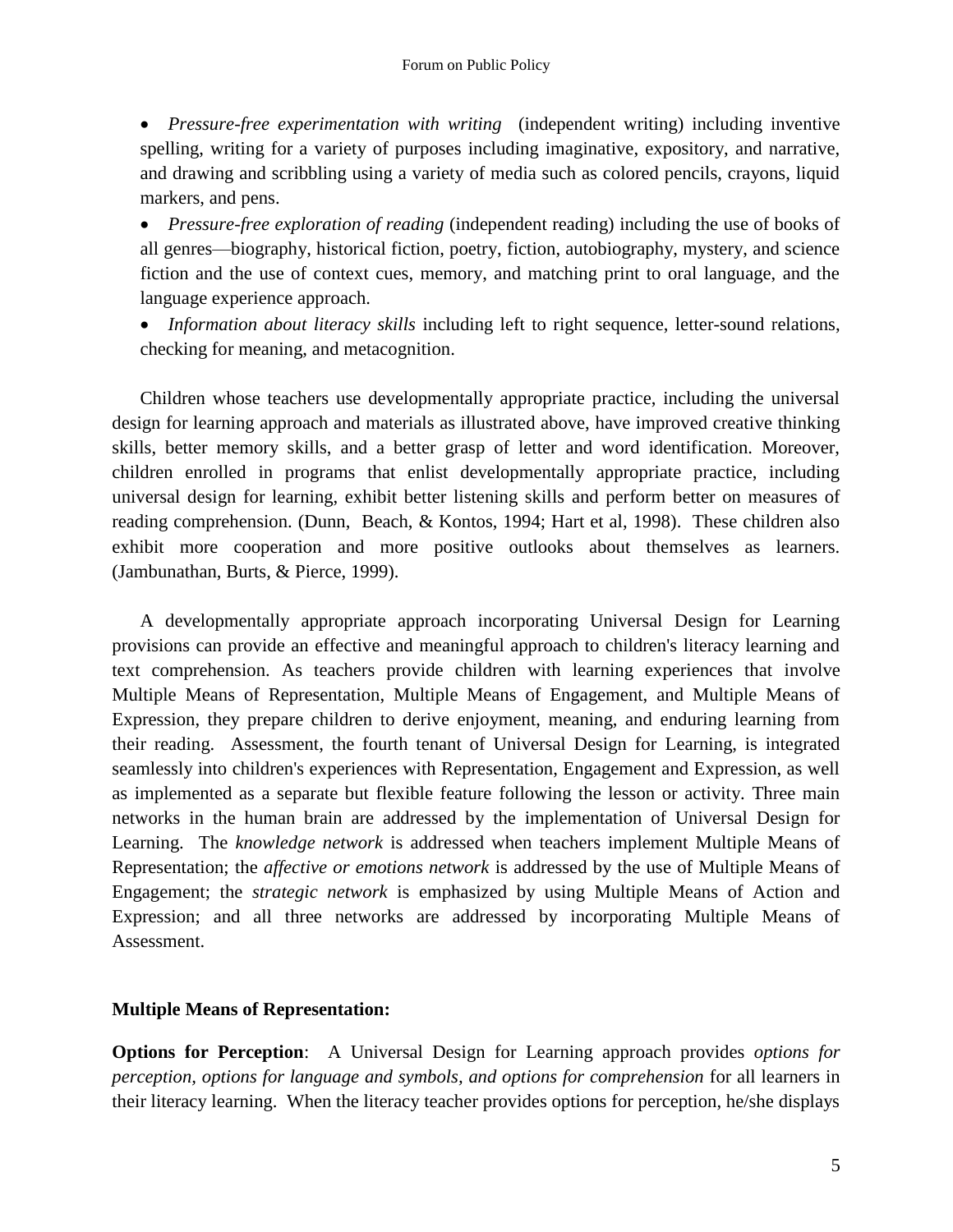information in various ways, such as using a word wall with parts of speech represented by different colors, varies the size of fonts to meet the visual needs of the students, and provides auditory information, such as books on tape at various speeds or volumes, as needed for the learners.

The spoken word is accompanied by the written word on chart paper, Smart Boards, the overhead projector, or dry erase white boards. Teachers provide concrete materials, especially for introducing new concepts, such as physical objects or spatial models to represent the written or oral message that follows.

**Options for Language and Symbols**: Options for symbol and language are plentiful for reading teachers who embrace the UDL approach. They include pre-teaching vocabulary words, clarifying language structure and rules, providing alternatives for text symbols, and use of nonlanguage alternatives for concepts. Teachers pre-teach vocabulary before children begin to read and pause to define, describe, or pantomime unknown or difficult words as needed. They simplify vocabulary or provide alternative words to accompany more difficult words. The use of text-to-speech programs for digital text is a helpful tool for many learners, as is the provision of the printed or spoken word in both the dominant and the second language. Effective reading teachers in UDL-rich classrooms also link computer graphics and graphic organizers to enhance children's concept development.

# **Options for Comprehension:**

In a UDL classroom the teacher of literacy continually accesses students' background knowledge, highlights essential information and big ideas, guides information selection and processing, and supports the transfer of memory and knowledge.

Accessing students' background knowledge through K-W-L charts, concept maps, preteaching, and grand conversations prepares both student and teacher for the upcoming unit of study or lesson. Multiple examples are provided to help clarify information and keep students interested and motivated. Concentrating on the "big ideas" and avoiding extraneous material assists learners in staying focused and organized. As teachers guide information selection and processing, they use interactive models, chunk the presentation of information, and provide scaffolding and prompts as students work. They may provide peer or adult tutors to guide students, as needed, throughout the lesson. Memory and knowledge transfer are supported by the teacher's use of checklists, electronic reminders, and connecting of new knowledge with each students' prior knowledge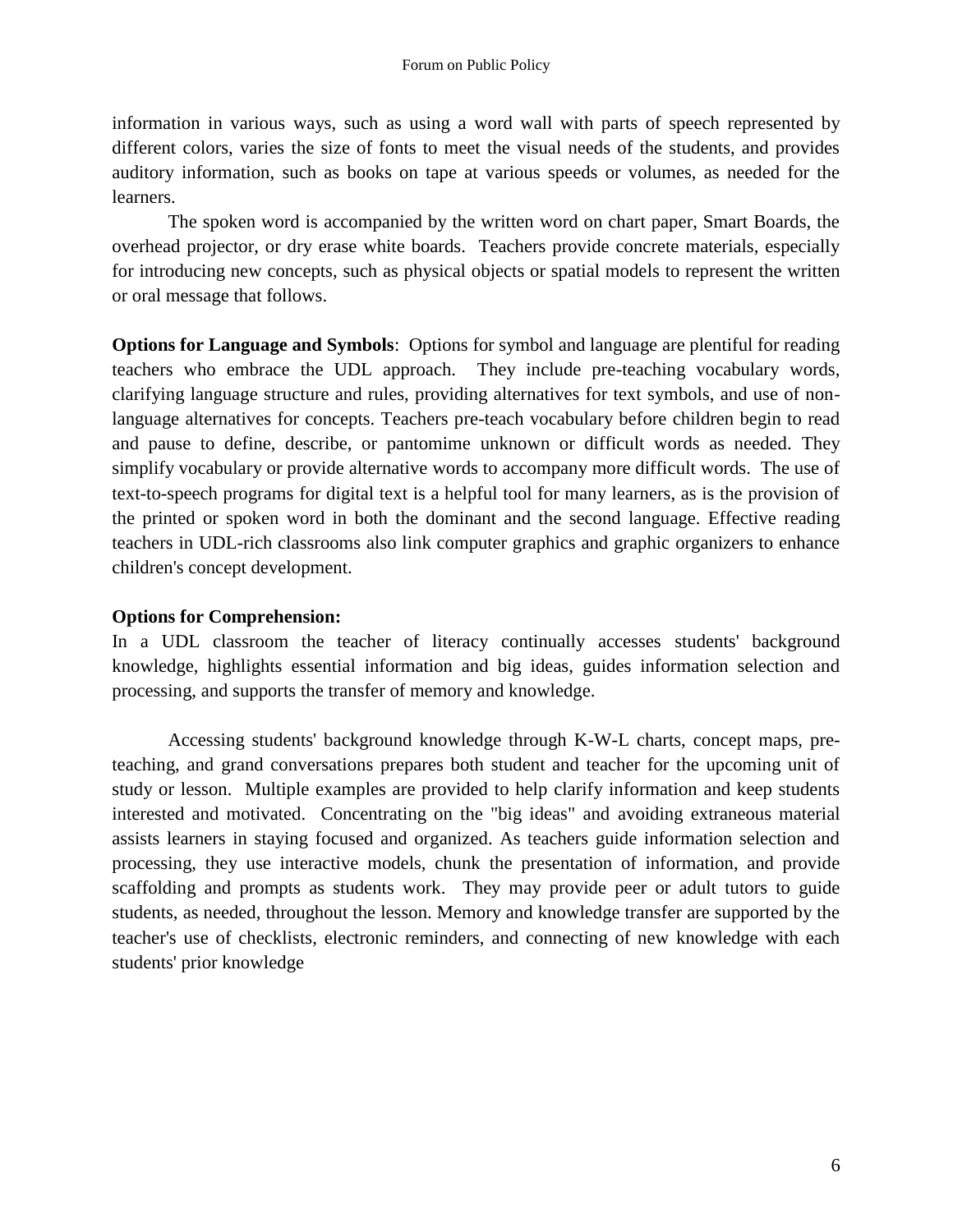



# **Multiple Means for Engagement:**

**Options for recruiting interest:** Students are given freedom to choose their own information tools, design their own products to show what they have learned, and make their own decisions about timing and sequence of their tasks. Activities are relevant and personalized to students' lives. Students are encouraged to self-reflect and set their own goals for learning. Depending upon students' needs and the nature of the tasks, social demands are flexible and varied, as are the use of novelty and risk-taking in activities in developmentally appropriate UDL-infused classrooms.

#### **Options for sustaining effort and persistence:**

In the UDL-infused classroom, goals are clearly displayed, and students measure their own degree of success in attaining their goals and objectives. Collaboration is offered to students so that they can work together to complete tasks. Peer tutoring and classroom teaching assistants may provide additional guidance in the UDL classroom. Feedback on students' work is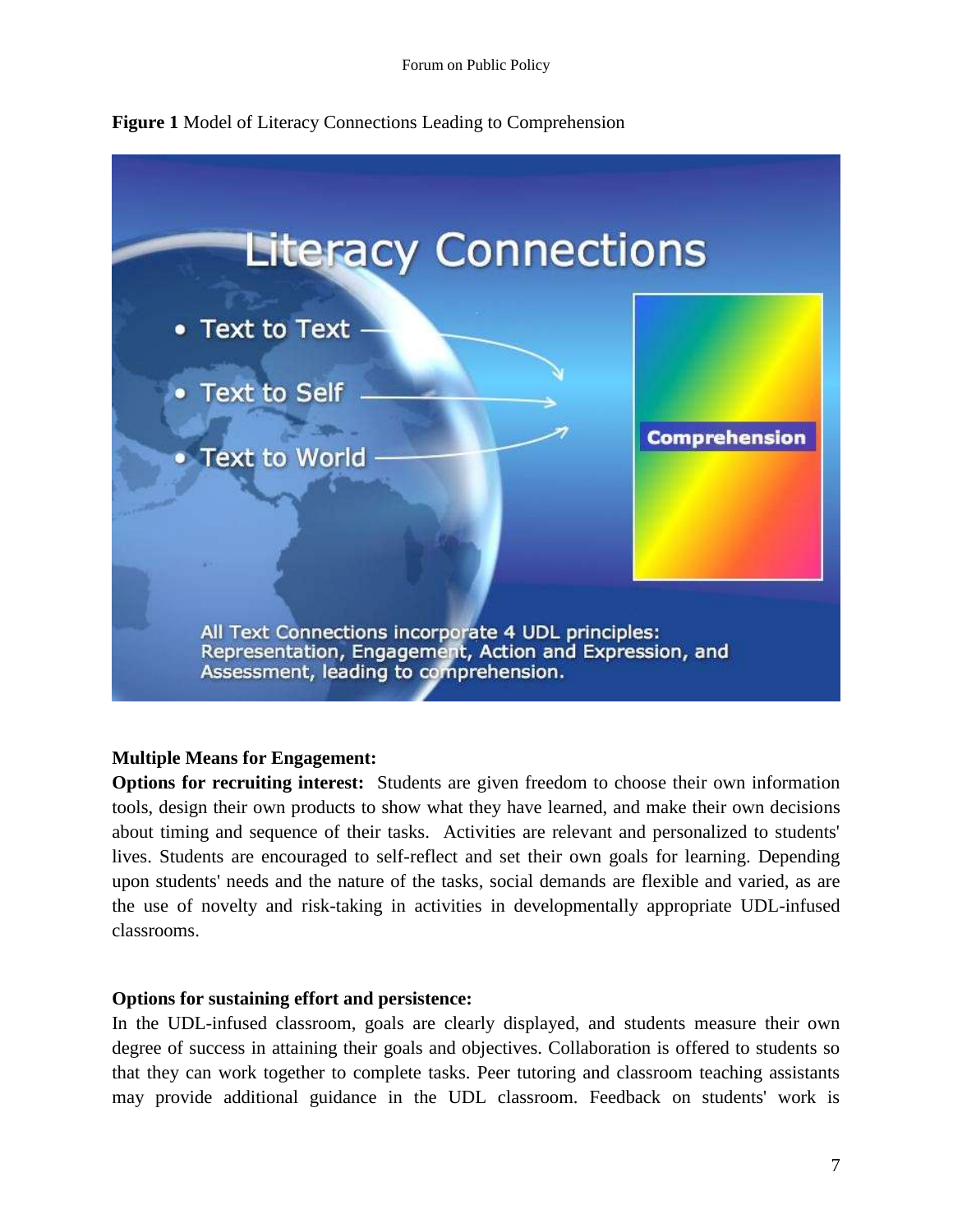consistent and regular, and students self-evaluate in conjunction with the adult or peer tutor. The results of the feedback help to determine future goals and objectives.

**Options for self-regulation:** Students' self regulation is assured and maintained when they are provided with beginning and ending times, checklists, rubrics, mentors, and coaches. Individualized coping skills are addressed by the use of models, checklists, and feedback to provide emotional support. Self-regulation is fostered when teachers provide charts and checklists that enable students to monitor their own behaviors and progress over time.

# **Multiple Means for Action and Expression:**

**Options for physical actions:** When students are engaged in physical activity, teachers in developmentally appropriate UDL classrooms provide students with alternatives in rate, timing, amplitude, and materials as they complete tasks. Teachers provide rich sensory materials related to the story the students are reading; they use assistive technologies to support students' access to learning, and allow students to navigate reading materials in a variety of ways—by voice, by computer, or by paper and pencil.

**Options for expressive skills and fluency:** Students are free to express themselves in a plethora of ways in the developmentally appropriate/UDL-infused classroom**.** As a result, fluency is more easily achieved than in the traditional "one size fits all" approach. One student may don headphones and use a tape recorder to follow along with a book on tape, while another student reads a book of his/her choice to a classmate. Other students may read their books silently in a private corner of the room, while the remaining students may read a book at a round table, in a guided reading setting, with the teacher leading the group. Teachers gradually release supports to increase students' independence.

**Options for executive functions:** Providing a variety of tools is a key ingredient for success in the UDL-rich classroom. Attractive tools include story starters, concept maps, pocket charts, word walls, sentence strips, magnetic words, Smart Boards, computers, and recording devices. The use of "turn and talk" and "stop and think" prompts allows students the opportunity to tackle the learning one step at a time, and to stay motivated throughout the reading or literacy activity.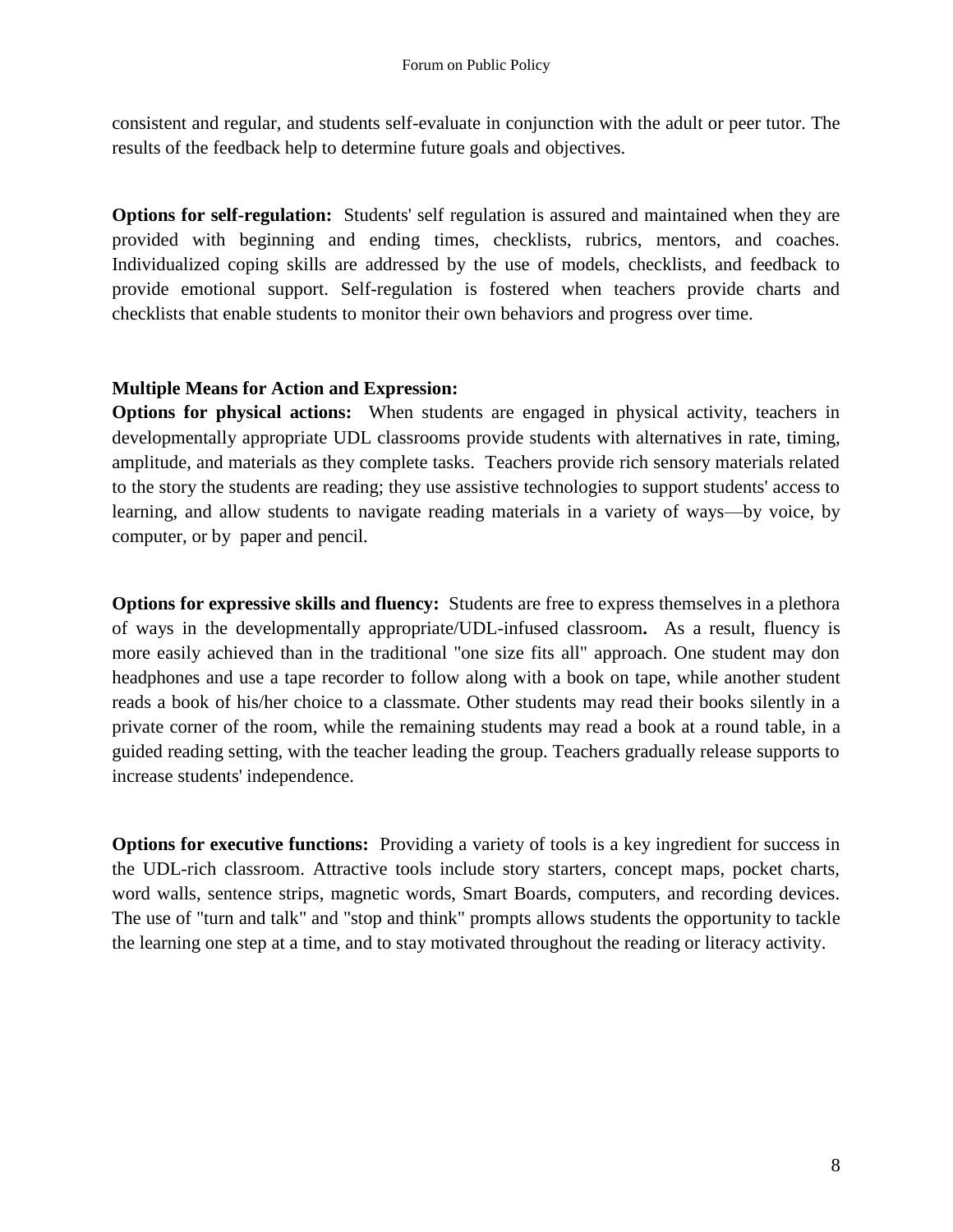#### **Multiple Means of Assessment of Student Understanding**

**Assessment for outcome determination (student understanding):** Options for methods, formats, scope/range/level, product and outcome, and feedback are all embraced by teachers and learners in the developmentally appropriate UDL-infused classroom. Options for methods include multiple choice versus essay or fill-in-the-blank tests. Options for formats of assessments include a visual test, a written report, an auditory test or speech, a project-based performance measure, or a video or audio taped project or report. For example, for an exam culminating a thematic unit on "Helen Keller," the teacher may provide several options for assessing students' knowledge. Students are allowed to choose their preferred presentation method for their final project. Several students choose to write and orally present a book report on Helen Keller. Other students decide to take a multiple choice test on the life of Helen Keller. Other students create a series of posters detailing the main events in Helen Keller's life. The remaining students create a dramatic production about the life of Helen Keller and perform it for the class.

Options for scope/range/level include the provision of more detailed tests for more experienced learners and less detailed tests for learners with little background or experience in the topic. More advanced students may study materials from higher grade levels and take exams that were traditionally reserved for higher grade levels. Conversely, less experienced learners may borrow books from a lower grade level and take the accompanying tests that were traditionally intended for that lower grade level.

Teacher feedback is an important factor in successful classrooms that embrace UDL and developmentally appropriate principles. Teachers learn to use effective questioning, including the Socratic method of questioning, to lead discussions so that all children can contribute at their own levels. Teachers ensure that students are able to monitor their own progress as they work. Students ultimately determine their own degree of success and readiness for more advanced instruction or higher level reading materials.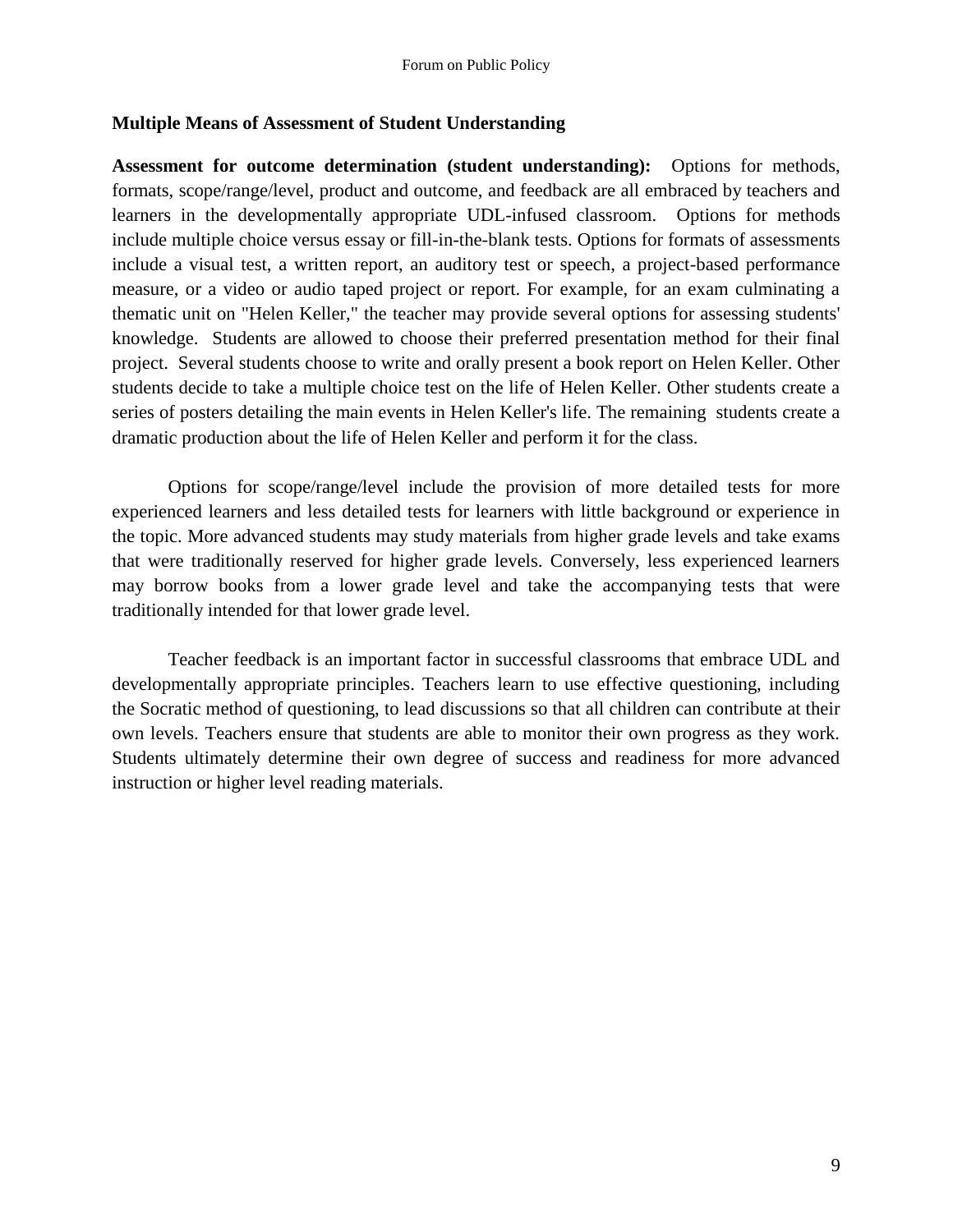| I. Provide multiple means of representation (Knowledge Networks)                                         |               |                 |  |
|----------------------------------------------------------------------------------------------------------|---------------|-----------------|--|
| Provide options for perception                                                                           | <b>Rating</b> | <b>Comments</b> |  |
| 1.1 Vary ways to display information                                                                     |               |                 |  |
| Visual Information: Size, contrast, color, layout, spacing, etc.                                         |               |                 |  |
| Auditory information: Amplitude, speed, timing, cueing, etc.                                             |               |                 |  |
| 1.2 Alternatives for auditory information                                                                |               |                 |  |
| Text provided for spoken language, voice recognition-to-text, visual symbols for emphasis, sound         |               |                 |  |
| alerts, etc.                                                                                             |               |                 |  |
| 1.3 Alternatives for visual information                                                                  |               |                 |  |
| Text or spoken equivalents for graphics/video/animation, tactile supports for visuals, [Use of           |               |                 |  |
| physical objects or spatial models, etc.                                                                 |               |                 |  |
| Provide options for language and symbols                                                                 |               |                 |  |
| 2.1 Alternative access to key vocabulary & languge                                                       |               |                 |  |
| Pre-teach vocabulary & symbols, highlight components of complex words, embed vocabulary supports         |               |                 |  |
| in text-hyperlinks, footnotes, definitions, etc.                                                         |               |                 |  |
| 2.2 Clarify language structure & rules                                                                   |               |                 |  |
| Make rules & relationships explicit, clarify links between concepts, use less complex vocabulary or      |               |                 |  |
| language structures, etc.                                                                                |               |                 |  |
| 2.3 Alternatives for text symbols & mathematical symbols                                                 |               |                 |  |
| Text-to-speech programs for digital text, use digital math notations (Math ML) with voicing, use text    |               |                 |  |
| alternatives (tapes, DVD, digital text) with human voicing, etc.                                         |               |                 |  |
| 2.4 Provides connections across different languages                                                      |               |                 |  |
| Key information in dominant and second languages, vocabulary definitions & pronunciations in both        |               |                 |  |
| languages, shared/related roots identified, syntax/grammar links I& differences identified               |               |                 |  |
| 2.5 Use non-language alternatives for concepts                                                           |               |                 |  |
| Present complementary representations (e.g., text with animation/graphics, etc.), link illustrations and |               |                 |  |
| verbal enhancements, make text-to-chart or diagram links, explicit, etc.                                 |               |                 |  |
| Provide options for comprehension                                                                        |               |                 |  |
| 3.1 Access background knowledge                                                                          |               |                 |  |
| Activate prior knowledge with imagery, concepts, etc., use organizers (KWL, concept maps, etc.), pre-    |               |                 |  |
| teach concepts, "bridge" ideas with analogies & metaphors, etc.                                          |               |                 |  |
| 3.2 Highlight essential information $&$ "big ideas"                                                      |               |                 |  |
| Emphasize key elements, use organizers, prompts I& cues to identify & connect key elements, use          |               |                 |  |
| multiple examples and non-examples, mask or reduce extraneous elements, etc.                             |               |                 |  |
| 3.3 Guide information selection & processing                                                             |               |                 |  |
| Use interactive models, explicit prompts and scaffolds, develop multiple points-of-entry & pathways      |               |                 |  |
| for content, chunk information, release information progressively, etc.                                  |               |                 |  |
| 3.4 Support memory & knowledge transfer                                                                  |               |                 |  |
| Checklists, sticky notes, electronic reminders, mnemonic devices, space out reviews, organizers for      |               |                 |  |
| note-taking, connect new information I& prior knowledge, embed analogies & metaphors, etc.               |               |                 |  |

| II. Provide multiple means for engagement (Affective Networks)                                                        |        |                 |  |
|-----------------------------------------------------------------------------------------------------------------------|--------|-----------------|--|
| 4. Provide options for recruiting interest                                                                            | Rating | <b>Comments</b> |  |
| 4.1 Support individual choice & autonomy                                                                              |        |                 |  |
| Challenge levels, types of recognition used, vary content or context for learning, choice of information              |        |                 |  |
| tools, design of products, timing & sequence of tasks, etc.                                                           |        |                 |  |
| 4.2 Make learning personally relevant & valuable                                                                      |        |                 |  |
| Activities personalized to students' lives, socially relevant, age $\&$ ability appropriate, culturally $\&$ racially |        |                 |  |
| appropriate, active participation, authentic & purposeful outcomes, use of self-refection, etc.                       |        |                 |  |
| 4.3 Reduce distractions and perceived threats                                                                         |        |                 |  |
| Vary novelty & risk-taking in activities & transitions (predictability, scheduling, routines, novel events,           |        |                 |  |
| etc.) vary sensory stimulation levels (background noise, # of items, etc.), vary pace & length of work                |        |                 |  |
| sessions, vary social demands required for activities, etc.                                                           |        |                 |  |
| 5. Provide options for sustaining effort and persistence                                                              |        |                 |  |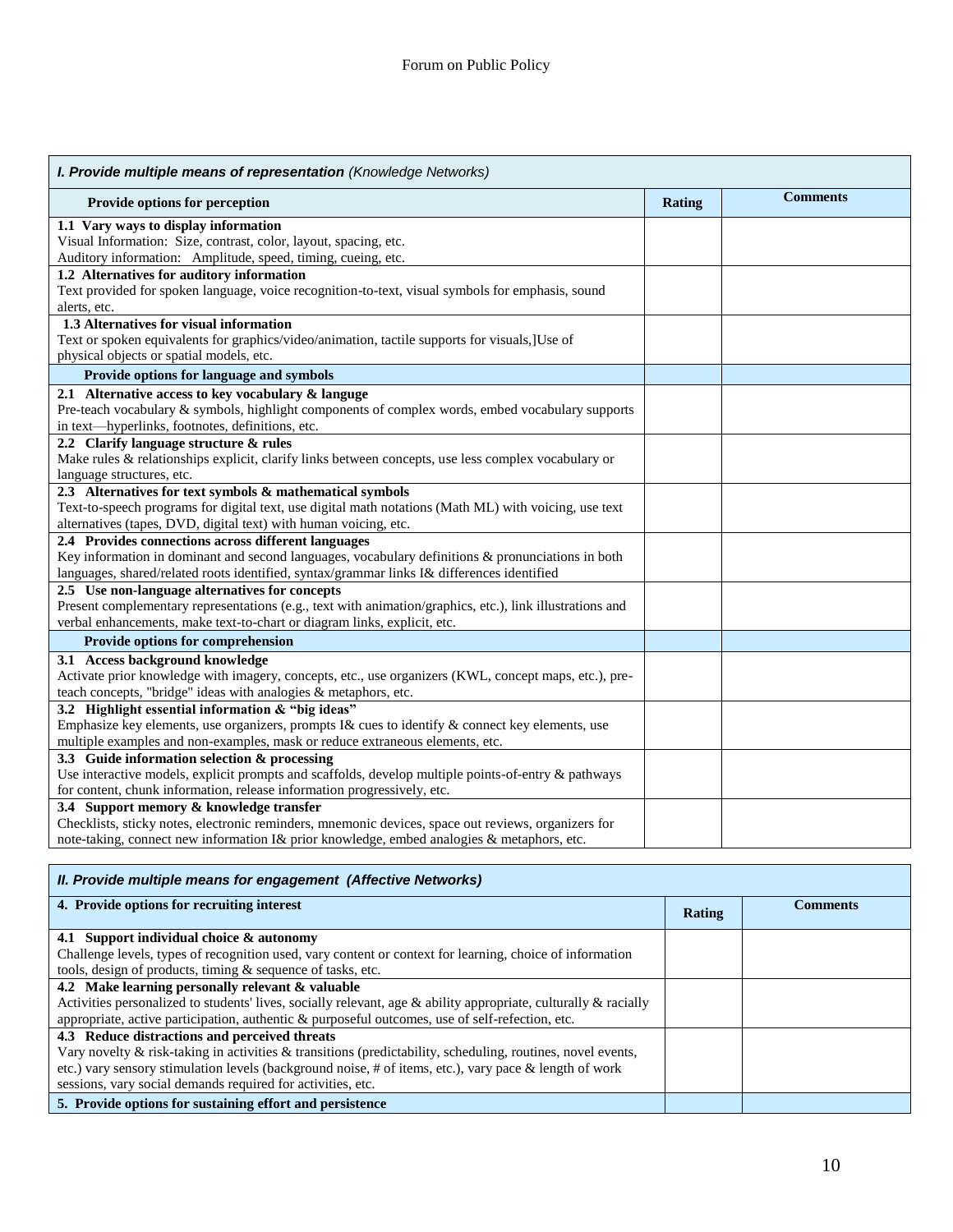| 5.1 Strengthen connection to goals and objectives                                                             |  |
|---------------------------------------------------------------------------------------------------------------|--|
| Develop explicit goals, restate goals for clarity, clearly display goals, develop short-term objectives for   |  |
| long-term goals, use prompts to visualize & clarify outcomes, etc.                                            |  |
| 5.2 Vary levels of challenge & support                                                                        |  |
| Vary difficulty in core activities, use tools $\&$ scaffolds to provide alternatives, use collaboration, vary |  |
| ranges for acceptable work, emphasize process, effort & improvement, etc.                                     |  |
| 5.3 Support collaboration & communication with peers                                                          |  |
| Create cooperative learning groups, clarify roles & responsibilities, positive behavioral supports,           |  |
| differentiated supports, peer tutoring & support systems, connect to virtual communities, etc.                |  |
| 5.4 Focus feedback on effort, practice, and mastery                                                           |  |
| Encourage perseverance, self-awareness $\&$ self-efficacy, emphasize effort $\&$ improvement, give frequent,  |  |
| on-going, & substantive feedback, model evaluation strategies, etc.                                           |  |
| 6. Provide options for self-regulation                                                                        |  |
| 6.1 Support and guide personal goal-setting                                                                   |  |
| Model goal-setting process, coach or mentor students in goal-setting, use prompts, rubrics, checklist, etc.   |  |
| to support self-regulatory goals, on-task behaviors, and self-reinforcements, etc.                            |  |
| 6.2 Develop individualized coping skills                                                                      |  |
| Use differentiated models & feedback to develop skills (e.g., managing frustration, seeking emotional         |  |
| support, and developing internal controls, etc.)                                                              |  |
|                                                                                                               |  |
| 6.3 Support self-monitoring and self-assessment                                                               |  |
| Use tools & models to collect & determine own behaviors (e.g., charts, recording devices, etc.), build        |  |
| student self-awareness (and reduce scaffolds) over time, etc.                                                 |  |

| III. Provide multiple means for action & expression (Strategic Networks)                                    |               |                 |  |
|-------------------------------------------------------------------------------------------------------------|---------------|-----------------|--|
| 7. Provide options for physical actions                                                                     | <b>Rating</b> | <b>Comments</b> |  |
| 7.1 Varied & alternative physical responses                                                                 |               |                 |  |
| Alternatives in rate, timing, amplitude, range-of-motion, materials, manipulatives, & technologies, allow   |               |                 |  |
| response alternatives from standard means (e.g., computer response vs. paper & pencil), etc.                |               |                 |  |
| 7.2 Varied ways to interact with materials                                                                  |               |                 |  |
| Use multiple means of navigating materials (e.g., by hand, by voice, by switch, by keyboard, etc.)          |               |                 |  |
| 7.3 Use assistive technologies for access to learning                                                       |               |                 |  |
| Determine appropriate technologies (physical, sensory cognitive, communication) needed to access            |               |                 |  |
| instruction, integrate training to support & enhance learning and goal achievement, etc.                    |               |                 |  |
| 8. Provide options for expressive skills and fluency                                                        |               |                 |  |
| 8.1 Vary choices for expression of knowledge                                                                |               |                 |  |
| Choices may include text, speech, illustration, physical models, film, video, pictures, music, art, etc.    |               |                 |  |
| 8.2 Vary tools for composition & problem solving                                                            |               |                 |  |
| Choices may include spell checks, grammar checks, word prediction, speech-to-text software, dictation,      |               |                 |  |
| recording, sentence starters, story webs, concept webs, outlining tools, calculators, graphing calculators, |               |                 |  |
| software for problem solving skills, Computer-Aided Design (CAD), etc.                                      |               |                 |  |
| 8.3 Vary ways to support practice and performance                                                           |               |                 |  |
| Differentiated approaches, strategies, skills to achieve same outcomes, use diverse mentors to guide        |               |                 |  |
| differentiation processes, gradual release of supports to increase independence, etc.                       |               |                 |  |
| 9. Provide options for executive functions                                                                  |               |                 |  |
| 9.1 Guide & support effective goal setting                                                                  |               |                 |  |
| Use a variety of tools (e.g., prompts, scaffolds, models, guides, checklists) to support process of         |               |                 |  |
| individualized and appropriate goal-setting, etc.                                                           |               |                 |  |
| 9.2 Support goal-related planning and strategy development                                                  |               |                 |  |
| Use "stop & think" prompts, use checklists and templates to prioritize & sequence, model "think-aloud"      |               |                 |  |
| process, guide transition from long-term goals to short-term objectives, etc.                               |               |                 |  |
| 9.3 Use tools to manage information & resources                                                             |               |                 |  |
| Keep information organized and accessible with graphic organizers, templates, embedded prompts,             |               |                 |  |
| checklists, note-taking guides, software tools, etc.                                                        |               |                 |  |
| 9.4 Enhance capacity for formative progress self-monitoring                                                 |               |                 |  |
| Develop self-monitoring through guided questions, frequent representations of progress, self-reflection     |               |                 |  |
| templates, differentiated self-assessment strategies, etc.                                                  |               |                 |  |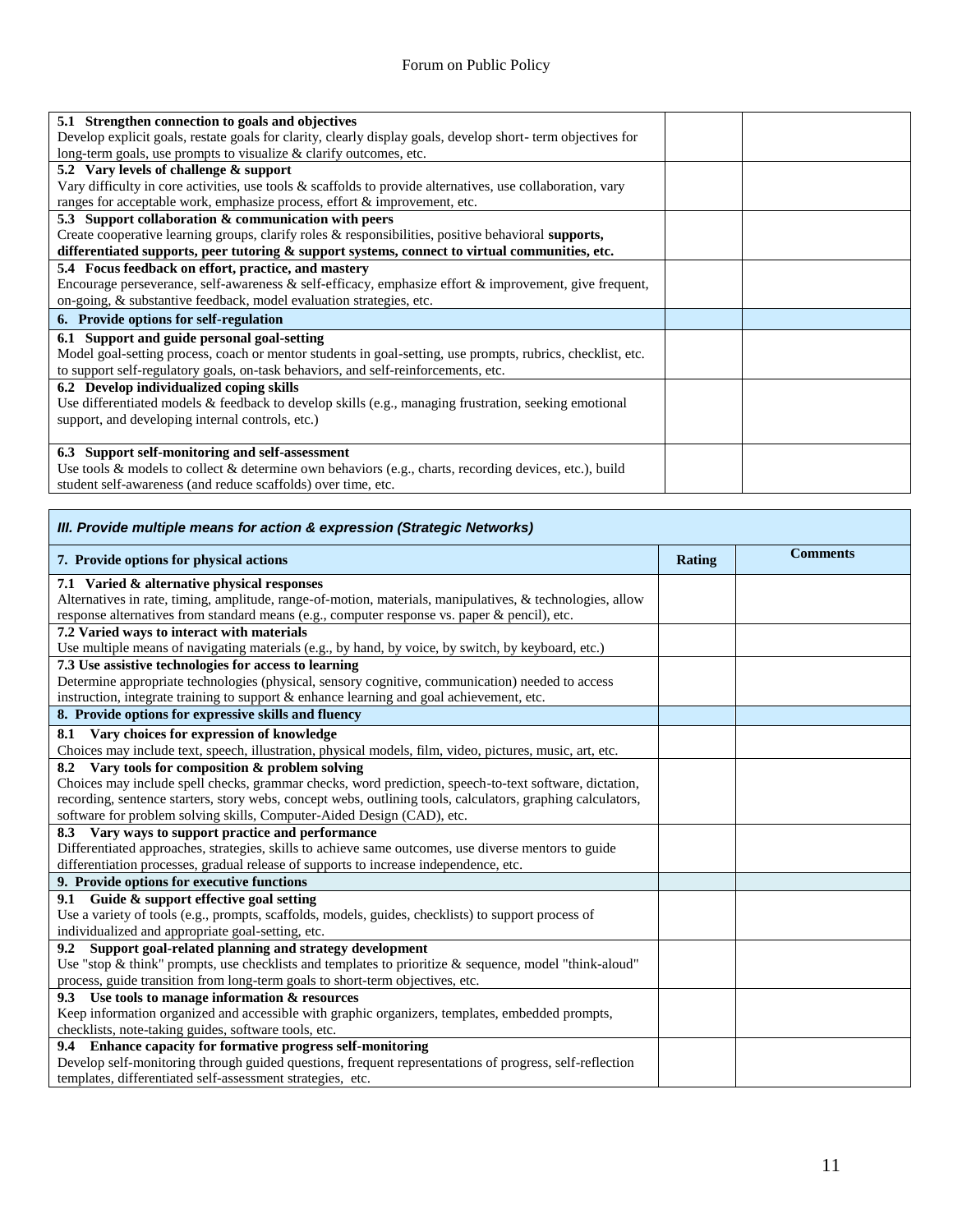| IV. Use multiple means of assessment of student understanding (All Networks)                               |        |                 |
|------------------------------------------------------------------------------------------------------------|--------|-----------------|
| 10. Assessment for outcome determination (student understanding)                                           | Rating | <b>Comments</b> |
| 10.1 Options for methods                                                                                   |        |                 |
| Discrete vs. elaborative response (i.e., multiple choice vs. essay), varied time allowance, individualized |        |                 |
| vs. group or peer-supported, location varies within the curriculum, embedding assessment opportunities,    |        |                 |
| etc.                                                                                                       |        |                 |
| 10.2 Options for formats                                                                                   |        |                 |
| Visual information: Photographs, pictures, picture-symbols, written, computer text, computer text-         |        |                 |
| to-speech, video, kinesthetic supports (with low-tech), etc.                                               |        |                 |
| Auditory information: Oral, technology-supported (taped, computer speech-to-text, voiced word              |        |                 |
| processing, kinesthetic supports (with low-tech), etc.                                                     |        |                 |
| 10.3 Options for scope/range/level                                                                         |        |                 |
| Choice in number of items, type of items. Choice in focus. Deconstructs grade-level expectations.          |        |                 |
| Connects across grade levels. Tiered assessments-from "big idea" (all learners)                            |        |                 |
| to complex details (some learners). Multiple levels of understanding-concrete through synthesis, etc.      |        |                 |
| 10.4. Options for product & outcome                                                                        |        |                 |
| Consider formative vs. summative assessment. Consider authentic assessments with "real-world"              |        |                 |
| products. Include differentiated products (e.g., plays, video productions, essays, point-of-view "rafts,"  |        |                 |
| "tic-tac-toes," debates, artistic productions, student-driven assessments, etc.)                           |        |                 |
| 10.5 Options for feedback                                                                                  |        |                 |
| Teacher: Acknowledgement, probing, challenging questions, positive feedback, detailed response, real-      |        |                 |
| time vs. delayed, etc.                                                                                     |        |                 |
| Student: Journals, writing, prompts, reflection, peer feedback, self-evaluation, self-awareness, etc.      |        |                 |

Modifications to original CAST educator Checklist made by RI-UDL Workgroup @Rhode Island College, Providence, RI & University of Rhode Island, Kingston, RI (2009, 2011 REV).

#### **Universal Design for Learning and Reading Connections**

Instilling a lifelong love of reading for students requires that teachers' reconsider their views on comprehension. Comprehension is not something that happens after a child decodes a set of words or a story; rather, it is complex meaning making with text that emerges along with other literacy and life skills, including physical growth, socialization, language development, maturity, ability to attend to task, the accumulation of prior knowledge, and visual and auditory acuity. Young children also manifest unique cognitive, social, and emotional developmental characteristics that need to be recognized and addressed in order to fully promote comprehension. (Dooley, 2010—The Reading Teacher, 64 (2), pp. 120-130)

A promising means of facilitating comprehension of text for emergent and beginning readers is to activate the Knowledge network, the Affective network, and the Strategic network of the brain using a Universal Design for Learning approach in the reading classroom. Currently, many teachers recognize the value of children's "connections" in their reading and in making sense of what they read. As children read a narrative or expository text, for example, they are connecting the new concepts with other texts they have read, with life experiences they have had, and with concepts they have learned about the world from television, movies, friends, and the internet.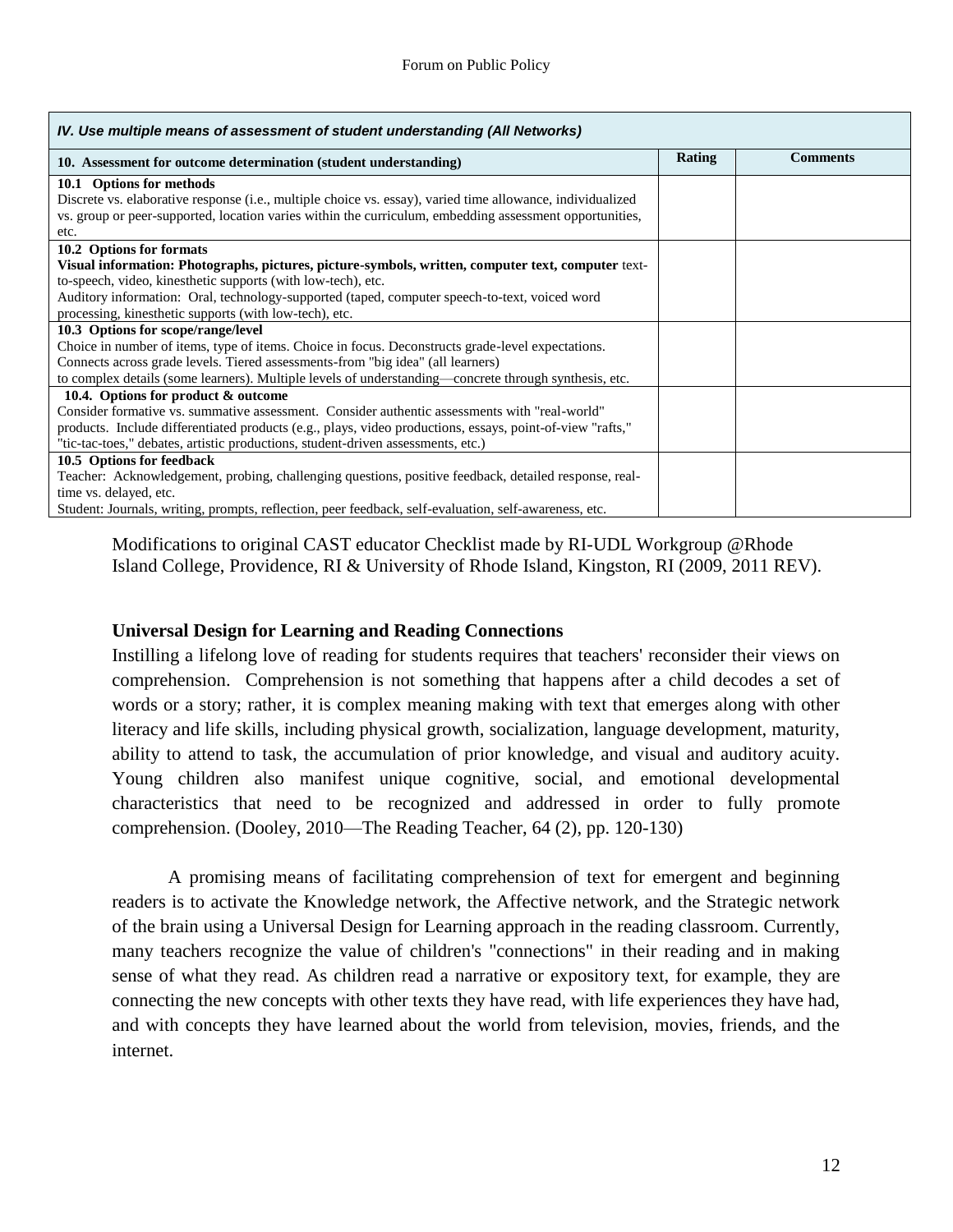# **Text-to-Text Connections and UDL**

Universal Design for Learning (UDL) involves the design of the environment to meet the needs of all learners so that provisions for unique learners' needs are naturally imbedded in the setting, supplies, and lesson planning. As the reading teacher plans for meaning-rich reading opportunities for learners of various levels and with widely differing schemata, he/she selects books from a wide variety of levels, topics, and features (including pop-ups, flaps, sound books, and Big Books) to motivate each child.

Once the classroom library is established, arranging books by themes will enable children to locate books about a favorite topic or hobby and to develop a greater breadth and depth of knowledge about a given topic, thereby enhancing comprehensions. For example, books that address the theme of "Bears," such as The *Berenstain Bears* series, *Bear Wants More!*, *Blueberries for Sal*, and the *Three Little Bears,* could all be displayed on a book shelf in a private reading corner of the class. Children could then self-select two or three books to read using independent reading, buddy reading, or to read and share with several other classmates and the teacher in a guided reading group.

The UDL-supportive reading classroom includes books-on-tape, allowing children to wear headphones to listen to the books and read along silently or orally. Text-to-text connections are also facilitated when teachers invite children to bring books about a topic of study from home to share with the class. Additional ideas and formats that integrate the Representation, Engagement, Expression, and Assessment components of Universal Design for Learning and allow children to make text-to-text connections include the following:

**Book Reports**: Compare and report on Big Books with the same themes (UDL Checklist: 1.1, 1.3, 3.2, 5.3, 7.2, 8.1, 10.2, 10.5)

**Compare/Contrast Graphic Organizers**: Complete Fact Sheets or Venn Diagrams comparing vocabulary and content of two books on a pocket chart or at an easel or Smart Board (UDL Checklist: 2.1, 3.2, 3.4, 6.1, 6.2, 7.1, 8.2, 10.2, 10.5)

**Debate**: Hold a debate about book ratings between two similar books. Children may face each other or sit on opposite sides of the classroom. Each group addresses and rates several characteristics of the book they are supporting, including interest level, illustrations, writing style, plot, and overall appeal. (UDL Checklist: 4.1, 4.2, 5.3, 10.1, 10.4, 10.5)

**Walking, Talking Book Covers**: Children create and wear walking, talking book covers about several books that contain a specific theme such as books about insects. They use poster board, paints, photographs, and string to create replicas of their favorite books revolving around a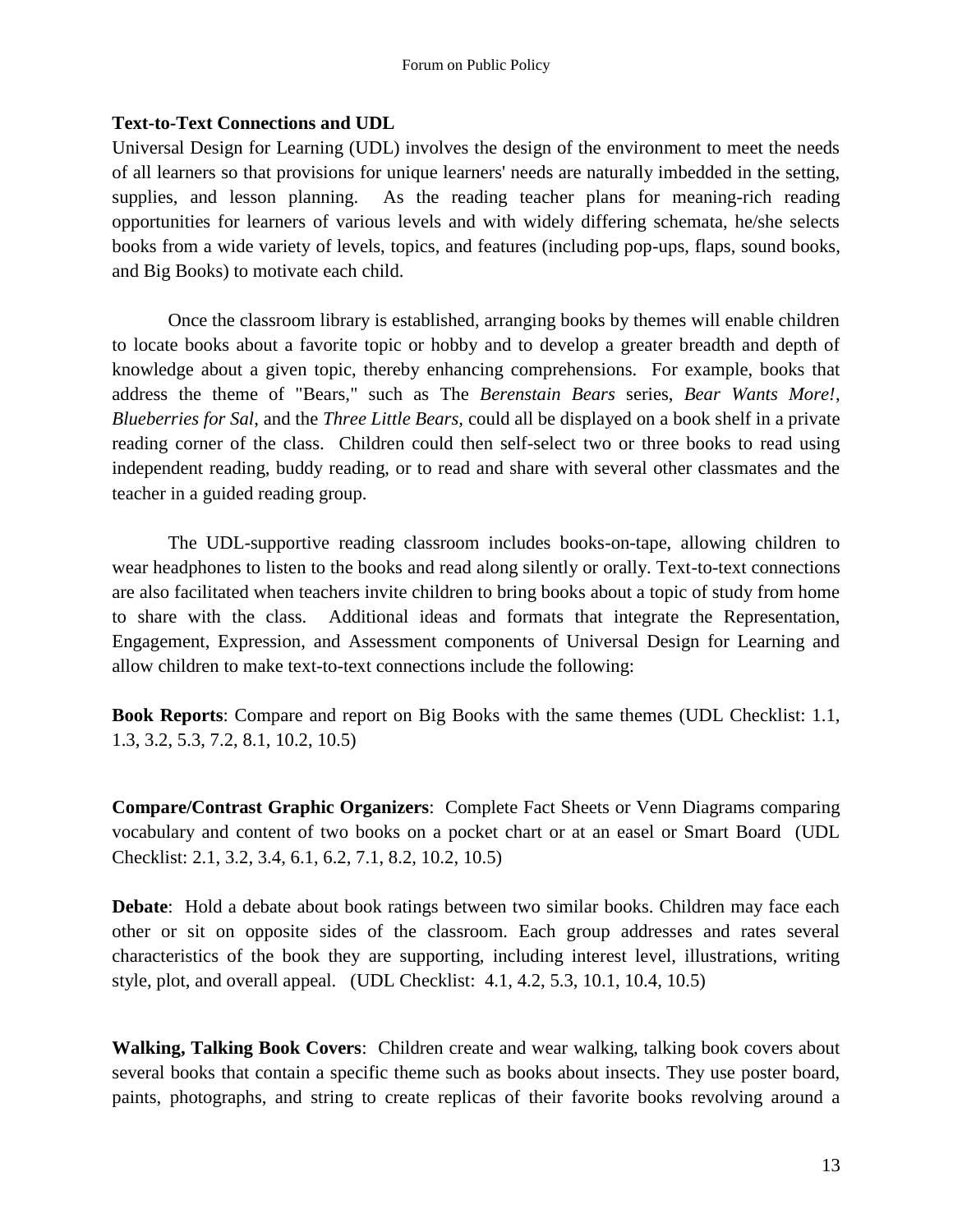common theme. Learners attach the walking, talking book covers to their shoulders and share their books' themes, main ideas, protagonists, and favorite parts with other children who also wear walking, talking book covers. (UDL Checklist: 1.1, 1.2, 1.3, 3.2, 3.4,

Literature Circles: In a group of 5-6 learners (more or fewer, if desired), readers compare one book to another, compare several books about the same theme, or compare books written by the same author. Children self-select their roles of illustrator, note keeper, reporter, word wizard, investigator, and inquirer and apply these roles as they interact with books and peers in the literature circles. (UDL Checklist: 2.1, 2.2, 2.5, 3.1, 4.1, 4.2, 4.3, 5.1, 5.2, 5.3, 5.4, 6.1, 8.1, 8.2, 8.3, 9.3, 9.4, 10.1, 10.3, 10.5)

# **Text-to-Self Connections and UDL**

Children learn best and retain what they learn when they have opportunities for authentic selfexpression during their literacy work. (Penny Oldfather, 1995, Commentary: what's needed to maintain and extend motivation for literacy in the middle grades. Journal of Reading, 38, 420- 422. ) Students are more highly motivated when they can take ownership of their reading experiences and connect these experiences to their own background of experiences. For example, students prefer to express their own ideas and opinions, choose their own topics for writing and books for reading, talk about books they are reading, and pursue "authentic" activities using reading, writing, listening, and speaking. Judith Irwin (1991) adds that comprehension is the reader's process of using his or her prior experiences, combined with and the author's text, to construct meaning that is useful to the reader for a specific purpose. (Irwin, J.W. (1991). Teaching reading comprehension processes (2nd ed). Boston: Allyn & Bacon.

With the goal of creating personal meaning for the student in mind, helping learners establish Text-to-Self Connections is a critically important teacher role for enhancing comprehension for learners of all ages and abilities. In a UDL-infused classroom that supports developmentally appropriate practice, teachers invite students to bring in and share artifacts from home that relate to the book being read. Other students learn vicariously from these sharing experiences, and concepts and vocabulary are enhanced as a result. A prominent word wall containing words that children are sharing with others from their own past experiences often appears in a UDL-rich classroom. Additional text-to-self connecting ideas that relate to the UDL areas of Representation, Expression, Engagement, and Assessment are the following:

**Venn Diagram**: Readers complete a Venn Diagram comparing and contrasting a text character to themselves. They share their text-to-self comparisons with others in the class in small or large groups. For example, a third grade student recently completed reading Louisa May Alcott's *Little Woman*. She developed a fascination for the fact that Louise May Alcott wrote a fictional story of four women that strongly resembled her own life. Therefore, as a self-selected story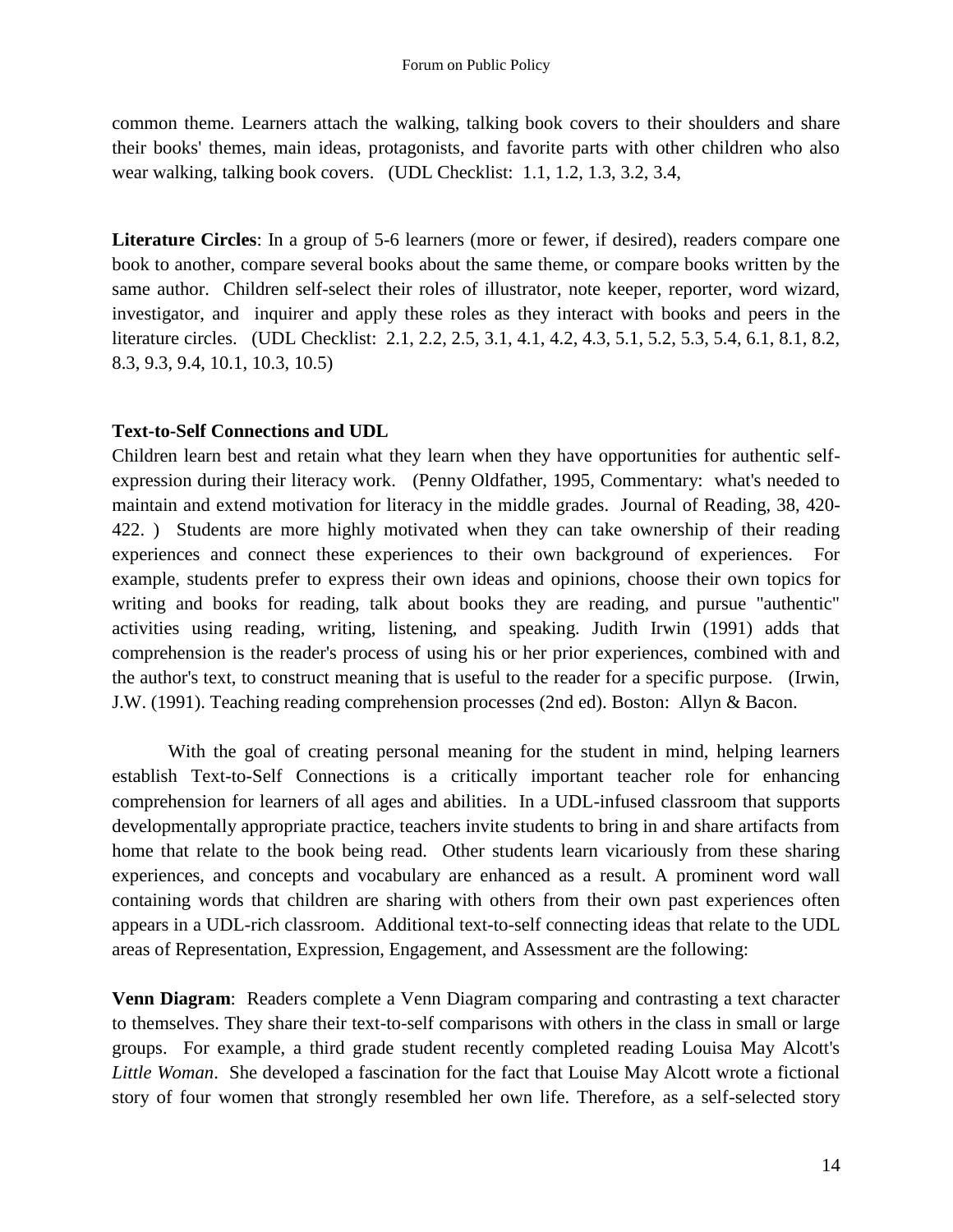extension activity, this young learner used a lap top computer program to design a large Venn Diagram, with facts about Louisa May Alcott's family life on the left circle, and facts about her own life on the right circle. The intersection of the two circles was used for typing the ways in which this learner's life paralleled that of Louisa May Alcott. (UDL Checklist: 1.1, 4.1, 4.2, 7.3, 8.1, 8.2)

**Classroom Visitors**: Children invite their parents or relatives to the class to speak or present a slide show about an experience related to the trade book or topic that is being studied. For example, a New England child's parent was a lobsterman. Responding to his invitation from the literacy teacher, this lobsterman appeared in class one afternoon, dressed in his fishing gear, and carrying a lobster trap bearing six live lobsters. Needless to say, the son of this lobsterman, and all of his classmates, had no difficulty reading and researching stories—both expositional and narrative—about the lifestyles and varieties of lobsters, creating their own seafood menus, and writing a class "thank you letters," in both English and Spanish, for the exciting lobster adventure this father had provided. UDL Checklist: 1.1, 2.4, 4.2, 8.3, 10.4).

**Time Line**: Students create a time line of their own lives using printed papers strung onto a yarn necklace, rectangular poster paper, or a computer graphic illustration. They create a time line of their favorite protagonist's life, and compare it to their own experiences and dreams for the future. For example, one learner cut nine colored circles from construction paper. She holdpunched each circle, and printed one significant life event upon each circle, including date of birth, date of losing her first tooth, and date of a favorite vacation. When she had recorded each event, she strung the circles onto yarn, creating a colorful "My Life Necklace." She created a similar necklace about "Annie," the protagonist from *Lions at Lunchtime* and shared both necklace with classmate, just as they shared their creative projects with her. (UDL Checklist: 1.1. 1.3, 2.1, 3.1, 3.2, 3.4,, 4.2, 4.3, 5.3, 8,1, 9.3, 10.1, 10.4) )

**Expressive Arts Project**: Young readers create a play, an artistic mural or painting, a clay sculpture, or a musical that incorporates others' languages and customs, relating the theme or character from a favorite book to their own lives. Later, in small or large groups, they share their artistic creations with others, explaining the implicit or explicit text-to-self connections. (UDL Checklist: 1.1, 1.2, 1.3, 2.4, 2.5, 3.4, 4.1, 4.2, 8.1, 10.2, 10.4)

# **Text-to-World Connections**

As Lucy McCormack Calkins eloquently expresses in the forward to her book, *The Art of Teaching Reading, reading, writing, listening, and talking are ways to build a better world.* Reading and writing, speaking and listening can help fight social injustices, really around causes, and create communities. (Calkins, 2001). When teachers become catalysts for children's learning by urging them to make text-to-world connections, then, teachers are in actuality laying the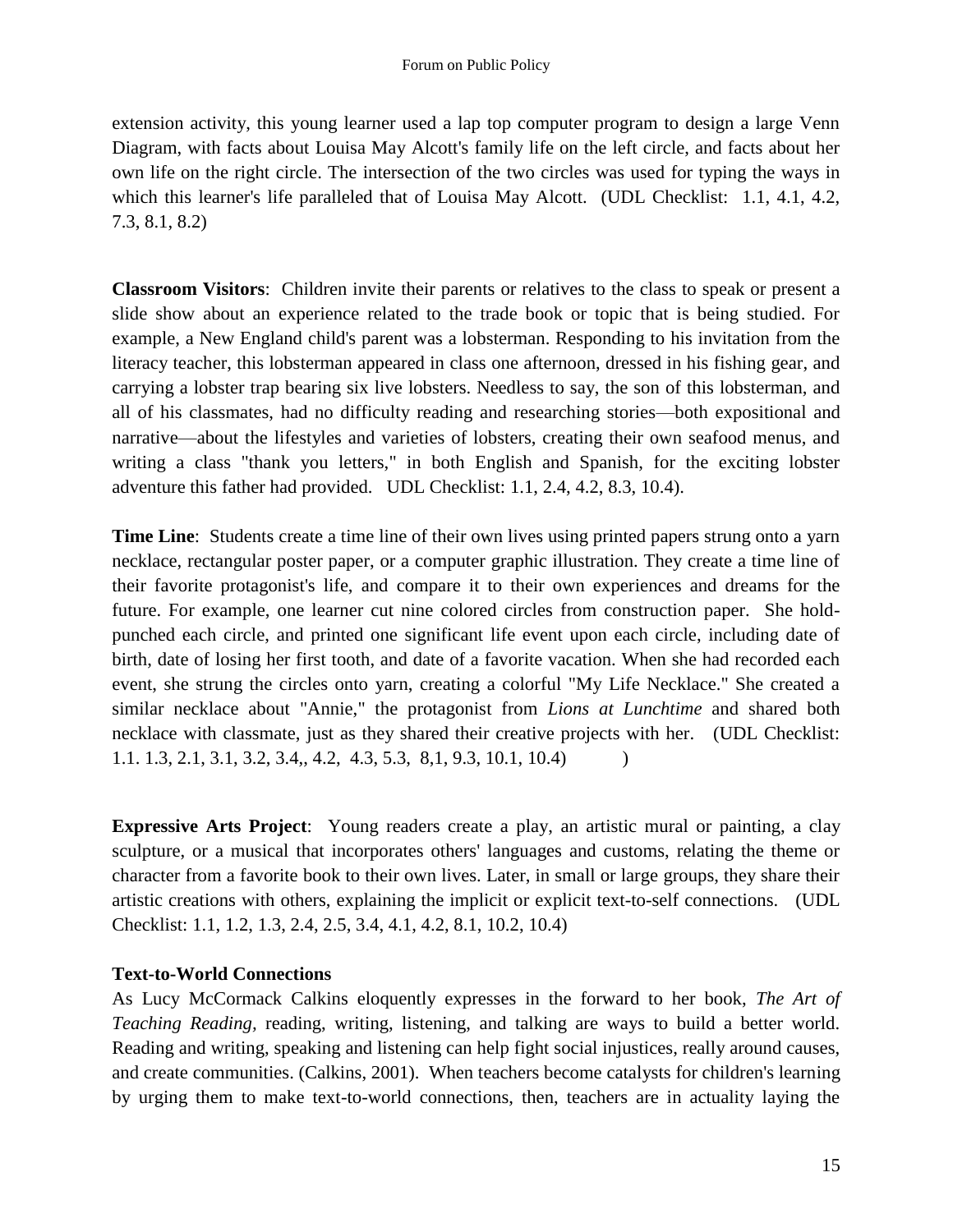foundation for a better, more informed, more enlightened, and safer world. As readers apply Know-Want to Know-Learned (KWL) charts, create projects to deepen understanding, write reports about the relations between their books and the world, and investigate news media and the internet to explore a reading topic in more depth, they are making significant and lasting textto-world connections.

Additional ideas that enlist the four tenants of Universal Design for Learning—Representation Expression, Engagement, and Assessment are discussed in the following paragraphs.

**Researchers**: Children research a newspaper story and compare it to an historical event. For example, while reading a book about the Titanic, one child recalled a news story that she had heard the evening before about a cruise liner's accident. Answering the five "W" questions (who, what, where, when, why, and how), she was able to create a news bulletin and "radio broadcast" of the two episodes, summarizing the main events of each, answering each of the "W" questions, and providing just enough detail to make the report meaningful to the listeners. (UDL Checklist: 1.2, 3.2, 5.1, 6.3, 7.3, 9.3, 9.4, 10.1)

**Pen-Pals**: Children can write to other students in local or regional schools or even overseas in pen-pal programs. At the senior's author's university, 12 students became pen-pals with 12 second and third grade students from an urban school in the same state. Letters were exchanged throughout the academic year, and some of the pen-pal friendships have continued for years. Children read their letters with great interest, and even the parents became involved and added notes to the letters to the university pen-pals. text-to-world learning was optimized, since readers were fascinated to read and learn more about the world, people, and experiences outside their urban neighborhood. The use of advanced technology, including electronic pen-pals and Skype-Pals, is strongly supported in UDL-rich classrooms. Bilingual peers and adults were on-hand to provide support for second language learners. (UDL Checklist 1.1, 1.3, 2.4, 4.2, 5.2, 8.1, 8.2, 8.3 )

Past and Present Research: When children have completed reading books of their choice, they are invited to write a new book about a famous person from history. By researching media, exploring the internet, interviewing experts, and locating comparisons between a famous past and present day character, readers glean knowledge about history and our rapidly changing world and lifestyles. For example, one nine-year-old boy completed an illustrated bibliography about his baseball hero, Babe Ruth. He was eager to learn about present-day baseball heroes, and to create an illustrated short bibliography or oral report about the life of Derek Jeter, including comparisons to Babe Ruth and Jeter's baseball teams, seasonal records, number of hits, salaries, and community service. Upon finishing his reports, he completed a checklist assessing his own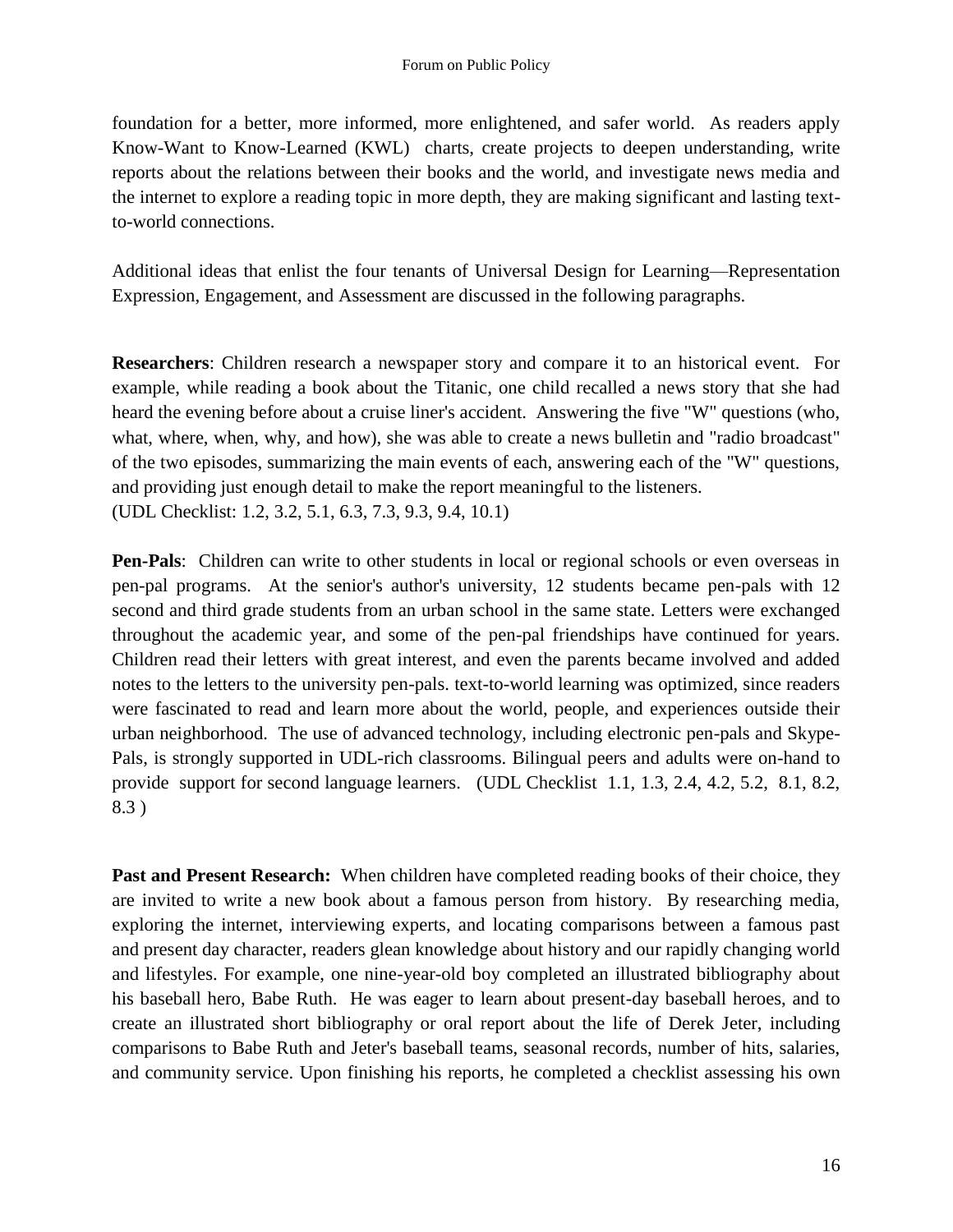performance in the areas of effort, coverage, language usage, and organization of main ideas and details. (UDL Checklist: 3.2, 3.3, 4.2, 5.1, 5.4, 6.1, 6.3, 8,1, 8.2, 9.4, 10.1, 10.2, 10.4)

**Field Trips:** Reading "comes to life" when children experience the settings first-hand through taking a factory tour, visiting a forest and locating insects with magnifying glasses, discovering newly-hatched chicks on a farm visit, or preparing pancakes in the school kitchen like they ones they have read about in Eric Carle's book, *Pancakes! Pancakes*! UDL-supportive reading teachers supply children with clipboards, journals, and background vocabulary words and reading materials before they venture out into the world. Upon their return to the class, readers report on their findings, perhaps using K-W-L charts, Concept Maps, videotaping, or tape recorders. They relate their findings to the books they have read, about the place they have visited, or the experiences they have had. As children make text-to-world connections, they read with a focused purpose and with great interest and motivation. (UDL Checklist: 1.1, 1.2, 1.3, 2.1, 3.4, 5.3, 7.1, 7.2, 7.3, 8.2, 10.1, 10.2, 10.4, 10.5)

# **Conclusions**

Children's behaviors in reading and writing are indicators of their many selves—their emotional selves, their physical selves, their social selves, and their intellectual selves. The realization of each child's unique literacy potential is best achieved when teachers plan a meaning-based, multi-sensory curriculum that is tailored to students' individual talents and needs. Students learn literacy best when carefully planned, differentiated instruction is combined with a meaning and literature-based, multiple intelligence approach (Armstrong, 2003). They are thereby afforded opportunities to make emotional connections to the literacy texts and activities. Such connections facilitate children's attention span, memory, processing skills, and comprehension (Gardner, 1983; Armstong, 2003; Brand & Donato, 2001a.) When children's limbic, or emotional, systems are activated through emotionally meaningful activities, they are better prepared to tackle the more abstract tasks of successful emergent literacy (Brand, 2006). As teachers design a highly motivating literacy curriculum, they simultaneously recognize and eliminate barriers to learning, therefore paving the way for a seamless transition for young literacy learners.

The process of eliminating barriers to literacy learning for all students is best supported by a universal design for learning curriculum with embedded provisions, including technology. Prior to beginning each new academic year, teachers may form professional development communities, identifying potential barriers to learning, and implementing solutions to these barriers. Resultantly, teachers and administrators are able to create solutions to literacy challenges for all learners before challenges arise.

Barriers to children's literacy learning may include language differences, visual barriers, auditory barriers, limited attention spans, physical disabilities, processing challenges. intellectual limitations, and emotional challenges. Classroom barriers may include limited space, a shortage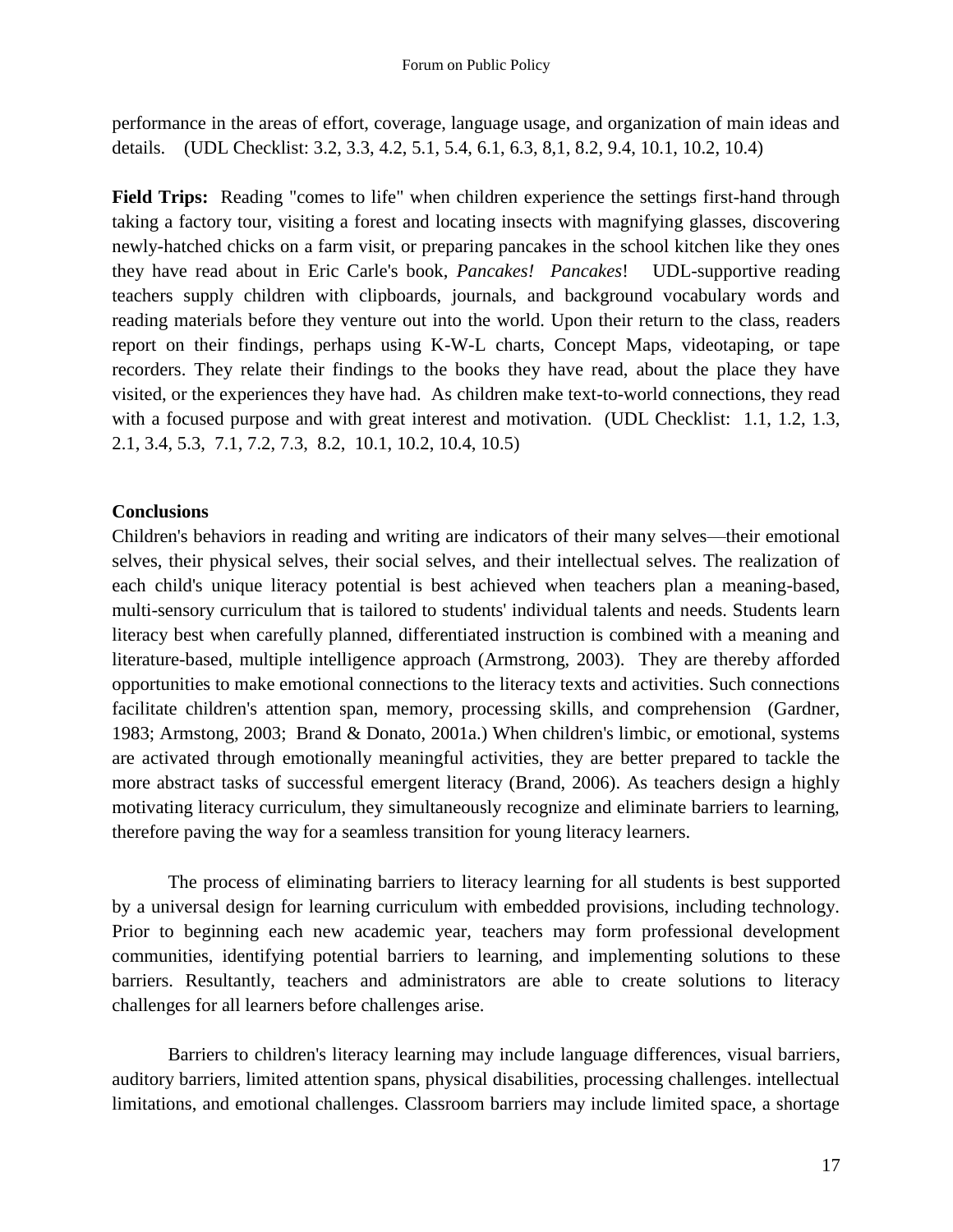of personnel, limited funds for technology, a shortage of materials, and a prescribed or inflexible curriculum. Universal design for learning addresses each of these potential barriers through flexile provisions of space, materials, curriculum, technological applications, and personnel. In the literacy curriculum, comprehension strategies of text-to-text, text-to-self, and text-to-world connections overcome learning barriers as all learners embrace texts that are meaningful and relevant to their own lives. These text connections permeate the walls of traditional oral reporting and the inherent restrictions of pencil and paper reports, and extend into the innovative domains of digital texts, peer tutors, differentiated approaches, and connections across different languages. As teachers of reading integrate multiple means of representation (addressing the knowledge network), multiple means for engagement (addressing the affective network), multiple means for action and expression (addressing the strategic network). and multiple means of assessment (addressing all networks) into the literacy curriculum, they enable the promise of universal design to unfold for each child.

### **References**

- Armstrong, T. 2003. *The multiple intelligences of reading and writing: Making the words come alive.*  Alexandria, VA: Association for Supervision and Curriculum Development.
- Brand, S.T. Winter, 2006. Facilitating emergent literacy skills: A literature-based multiple intelligence approach. *Journal of Research in Childhood Education*, 21 (2), pp. 133-148.
- Brand, S.T. & Donato, J.D. 2001. *Storytelling in emergent literacy: Fostering multiple intelligences.* Albany, NY: Delmar.
- Brand, S.T., Favazza, T., & Dalton, E. (In press) Universal design for learning: A blueprint for success for all learners, *Kappa Delta Pi Record*.
- Bransford, J; Vye, N; Stevens, R; Kahl, P; Schwartz, D; Bell, P; Meltzoff, A; Barron, B; Pea, R; Reeves, B; Roschelle, J; & Sabelli, N. 2005. *Learning Theories and Education: Toward a Decade of Synergy*. The LIFE Center, The University of Washington, Stanford University & SRI International.
- Bredekamp, S. & Copple, C. (eds.) 1997. *Developmentally appropriate practice in early childhood programs.* Washington, D.C.: NAEYC.
- Calkins, L. 2001. *The art of teaching reading*. Portsmouth, NH: Heinemann.
- Dooley, C.M. 2010. Young children's approaches to books: The emergence of comprehension. *The Reading Teacher* 64(2): 120-130.
- Dunn, L, Beach, S.A., & Kontos, S. 1994. Quality of the literacy environment in day care and children's development. *Journal of Research in Childhood Education*. 9: 24-34.
- Fields, M.V., Groth, L.A., Spangler, K. L. 2008. *Let's begin reading right. (6th edition).*
- Upper Saddle River, Nj: Pearson.
- Gardner, H. 1983. *Frames of Mind: The theory of multiple intelligences*. New York: Basic Books.
- Hart, C.H, Burts, D.C., & Charlesworth, R. 1997. Integrated developmentally appropriate curriculum: From theory to research to practice. In C.H. Hart, D.C. Burts, and & R. Charles (Eds.), *Integrated curriculum and developmentally appropriate practice: Birth to age eight* (pp. 1-27). Albany: State University of New York Press.

Irwin, J.W. 1991. *Teaching reading comprehension processes*. (2nd ed.) Boston: Allyn & Bacon.

Jambunathan, S., Burts, D.C., & Pierce, S.H. 1999. Developmentally appropriate practices as predictors of self-confidence among preschoolers. Journal of Research in Childhood Education 13 (2): 167- 174.